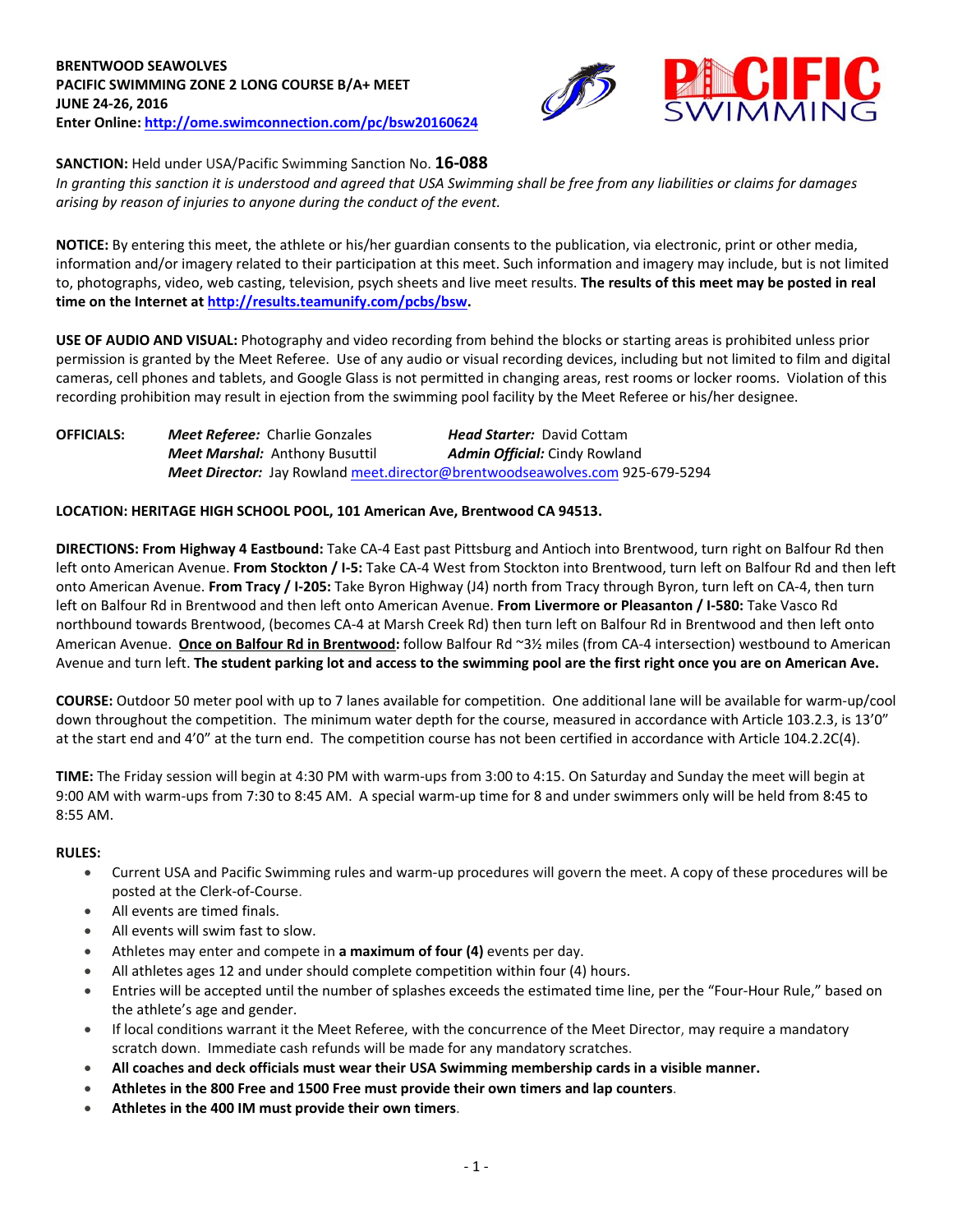**UNACCOMPANIED ATHLETES:** Any USA-S athlete-member competing at the meet must be accompanied by a USA Swimming member-coach for the purposes of athlete supervision during warm-up, competition and warm-down. If a coach-member of the athlete's USA-S Club does not attend the meet to serve in said supervisory capacity, it is the responsibility of the athlete or the athlete's legal guardian to arrange for supervision by a USA-S member-coach. The Meet Director or Meet Referee may assist the athlete in making arrangements for such supervision; however, it is recommended that such arrangements be made in advance of the meet by the athlete's USA-S Club Member-Coach.

**RACING STARTS:** Athletes must be certified by a USA-S member-coach as being proficient in performing a racing start or must start the race in the water. It is the responsibility of the athlete or the athlete's legal guardian to ensure compliance with this requirement.

# **RESTRICTIONS:**

- Smoking and the use of other tobacco products is prohibited in all areas of the meet venue.
- Sale and use of alcoholic beverages is prohibited in all areas of the meet venue.
- No glass containers are allowed in the meet venue.
- No propane heaters are permitted except for snack bar / meet operations.
- Deck setup is limited to officials and coaches. Space for coach setup with good visibility may be limited and teams are encouraged to share table / tent space where possible.
- All shelters must be properly secured.
- Changing into or out of swimsuits other than in locker rooms or other designated areas is prohibited.
- Destructive devices, to include but not limited to, explosive devices and equipment, firearms (open or concealed), blades, knives, mace, stun guns and blunt objects are strictly prohibited in the swimming facility and its surrounding areas. If observed, the Meet Referee or his/her designee may ask that these devices be stored safely away from the public or removed from the facility. Noncompliance may result in the reporting to law enforcement authorities and ejection from the facility. Law enforcement officers (LEO) are exempt per applicable laws.

## **ELIGIBILITY:**

- Athletes must be current members of USA-S and enter their name and registration number on the meet entry card as they are shown on their Registration Card. If this is not done, it may be difficult to match the athlete with the registration and times database. The meet host will check all athlete registrations against the SWIMS database and if not found to be registered, the Meet Director shall accept the registration at the meet (a \$10 surcharge will be added to the regular registration fee). Duplicate registrations will be refunded by mail.
- Athletes in the "B" Division must have met at least the listed "B" time standard for their age group and gender. Athletes in the "A" Division must have met at least the listed "A" time standard. For 8 & Under athletes the applicable Pacific (PC) "A" and "B" standards will be used.
- Entries with **"NO TIME" will be REJECTED.**
- Entry times submitted for this meet will be checked against a computer database and may be changed in accordance with Pacific Swimming Entry Time Verification Procedures.
- Disabled athletes are welcome to attend this meet and should contact the Meet Director or Meet Referee regarding any special accommodations on entry times and seeding per Pacific Swimming policy.
- Athletes 19 years of age and over may compete in the open and 13-18 events for time only, no awards. Such athletes must meet any applicable time standards.
- The athlete's age will be the age of the athlete on the first day of the meet.

**ENTRY PRIORITY:** Meet entries will not be accepted any earlier than May 21, 2016. Entries from members of "year round" Zone 2 teams postmarked or entered online by 11:59 p.m. on May 27, 2016 will be given  $1<sup>st</sup>$  priority acceptance. Entries from members of all Zone 2 teams (year round and seasonal) postmarked or entered online between 12:00 a.m. May 28, 2016, and 11:59 p.m. June 3, 2016, will be given  $2^{nd}$  priority acceptance. All entries received after 12:00 a.m. June 4, 2016, from Zone 2, all other Pacific LSC Zones and other LSC's, either postmarked, entered online, or hand delivered by the entry deadline will be considered in the order that they were received.

# **\*\* NOTE: Athletes who falsify their entry form by listing a team to which they are not legitimately associated will be rejected from the meet. Further, entry fees will not be refunded and the athlete may be referred to the Pacific Swimming Review Committee for disciplinary action.**

**ENTRY FEES:** \$4.00 per event plus a \$10.00 participation fee per athlete. Entries will be rejected if payment is not sent at time of request.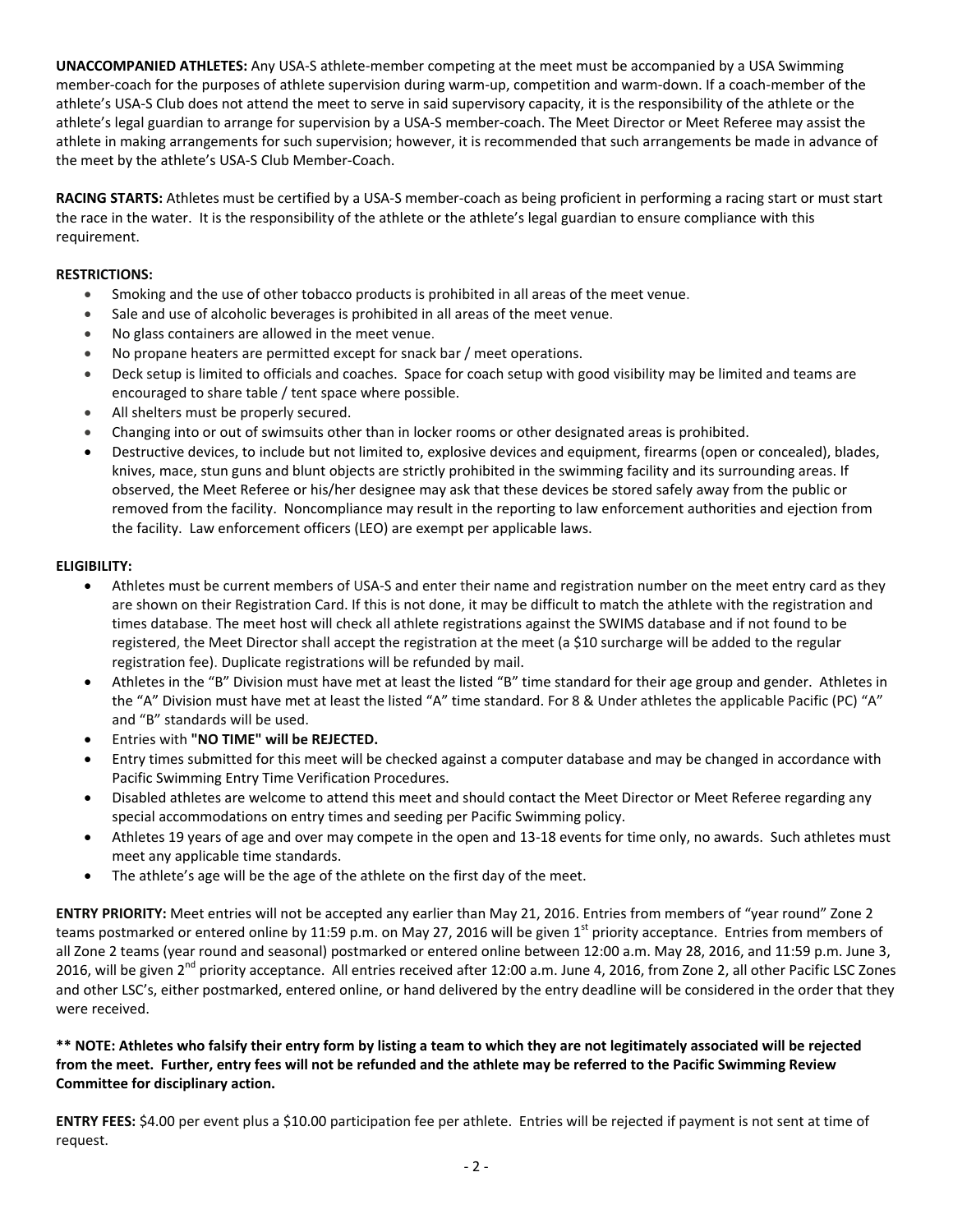**ONLINE ENTRIES:** To enter online go to **<http://ome.swimconnection.com/pc/bsw20160624>** to receive an immediate entry confirmation. This method requires payment by credit card. Swim Connection, LLC charges a processing fee for this service, equal to \$1 per swimmer plus 5% of the total Entry Fees. Please note that the processing fee is a separate fee from the Entry Fees. If you do not wish to pay the processing fee, enter the meet using a mail entry. **Entering online is a convenience, is completely voluntary, and is in no way required or expected of an athlete by Pacific Swimming.** Online entries will be accepted through Wednesday, June 15, 2016 (unless meet reaches capacity prior to that date.)

**MAILED OR HAND DELIVERED ENTRIES**: Entries must be on the attached consolidated entry form. Forms must be filled out completely and printed clearly with swimmers best time. Entries must be postmarked by midnight, Monday, June 13 2016, or hand delivered by 6:30 p.m. Wednesday, June 15, 2016. No refunds will be made, except mandatory scratch downs. Requests for confirmation of receipt of entries should be via e-mail. Hand deliveries must be made to a BSW team representative present on deck immediately before or within the first 15 minutes of a regularly scheduled practice.

### **Make check payable to**: **Brentwood SeaWolves**

|                     |                                          | Hand deliver entries to: BSW Representative on HHS Pool Deck |
|---------------------|------------------------------------------|--------------------------------------------------------------|
| <b>PO Box 1212</b>  |                                          | 101 American Av                                              |
| Brentwood, CA 94513 |                                          | Brentwood, CA 94513                                          |
|                     | <b>Mail entries to: BSW Meet Entries</b> |                                                              |

**CHECK-IN:** The meet will be deck seeded. Athletes must check-in at the Clerk-of-Course. Close of check-in for all individual events shall be no more than 60 minutes before the estimated time of the start of the first heat of the event. No event shall be closed more than 30 minutes before the scheduled start of the session. Athletes who do not check in will not be seeded and will not be allowed to compete in that event.

**SCRATCHES:** Any athletes not reporting for or competing in an individual timed final event shall not be penalized. Athletes who must withdraw from an event after it is seeded are requested to inform the referee immediately.

**AWARDS:** The first eight (8) places will be awarded for 9-10, 11-12, 13-14, 15-16 and 17-18 age groups in each division (B/A). Athletes 8 & Under will be awarded in divisions PC-B and PC-A where applicable. All athletes achieving a new A time will be awarded a standard "A" medal, regardless of place achieved in the event. No awards will be given for athletes 19 years of age and older. **Note:** Individual awards must be picked up at the meet.

**ADMISSION:** Free. A meet program will be available for a reasonable price.

**SNACK BAR & HOSPITALITY:** A snack bar will be available throughout the competition. Coaches and working deck officials will be provided lunch. Hospitality will serve refreshments to timers and volunteers.

**MISCELLANEOUS:** No overnight parking is allowed. Facilities will not be provided after meet hours.

**MINIMUM OFFICIALS:** The Meet Referee shall conduct an inventory of Officials and shall compare the number of athletes entered against the number of Officials that worked representing each club per day of the meet. Those clubs who have not provided sufficient Officials in a day of the meet, in accordance with the table below, will be fined \$100 per missing Official per day.

| Number of athletes entered in meet per club<br>per day | Number of trained and carded officials required |
|--------------------------------------------------------|-------------------------------------------------|
| $1 - 10$                                               |                                                 |
| $11 - 25$                                              |                                                 |
| $26 - 50$                                              |                                                 |
| $51 - 75$                                              |                                                 |
| 76-100                                                 |                                                 |
| Every 20 Athletes over 100                             |                                                 |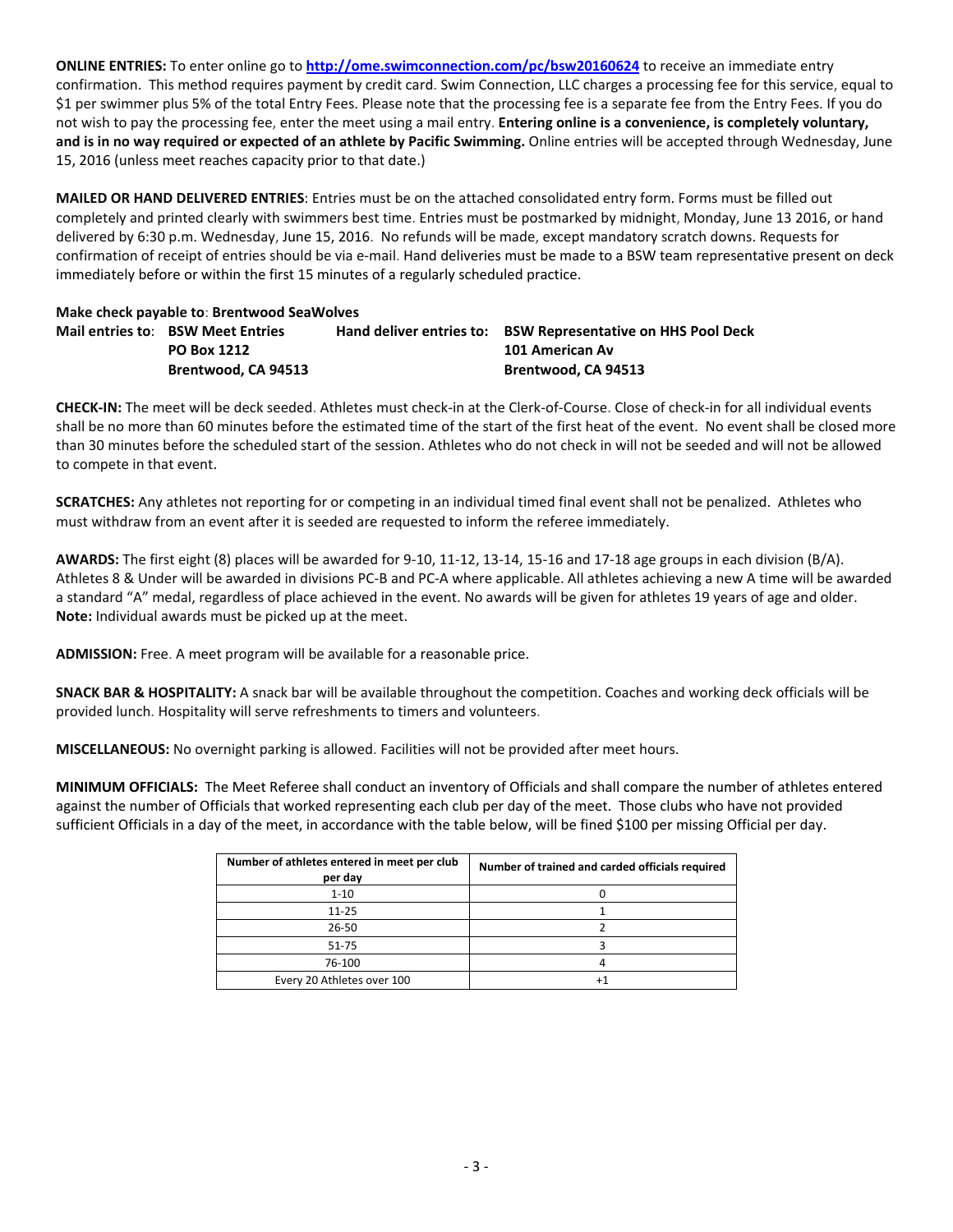## **EVENT SUMMARY**

| <b>FRIDAY</b>        |            | <b>SATURDAY</b> |           | <b>SUNDAY</b>         |              |                      |  |  |
|----------------------|------------|-----------------|-----------|-----------------------|--------------|----------------------|--|--|
| <b>11 &amp; Over</b> | 10 & Under | $11 - 12$       | 13 & Over | <b>10 &amp; Under</b> | $11 - 12$    | <b>13 &amp; Over</b> |  |  |
| 400 IM               |            | 200 BK          | 200 BK    | 200 FR                | 200 FR       | 200 FR               |  |  |
| 1500 FR              | 100 FL     | 100 FL          | 100 FL    | 100 BK                | 100 BK       | 100 BK               |  |  |
|                      | 50 BK      | 50 BK           |           | 100 BR                | 100 BR       | 100 BR               |  |  |
|                      | 50 BR      | 50 BR           |           |                       | 200 FL       | 200 FL               |  |  |
|                      |            | 200 BR          | 200 BR    | 50 FL                 | 50 FL        |                      |  |  |
|                      | 100 FR     | 100 FR          | 100 FR    | 50 FR                 | <b>50 FR</b> | 50 FR                |  |  |
|                      | 200 IM     | 200 IM          | 200 IM    |                       |              |                      |  |  |
|                      | 400 FR     |                 |           |                       | 800 FR       |                      |  |  |

## **EVENTS**

| <b>Friday, June 24, 2016</b> |                       |  |  |  |  |  |  |
|------------------------------|-----------------------|--|--|--|--|--|--|
| <b>EVENT#</b>                | <b>EVENT#</b>         |  |  |  |  |  |  |
|                              | 11 & Over 400 I.M. ** |  |  |  |  |  |  |
|                              | 11 & Over 1500 Free * |  |  |  |  |  |  |

|                               | Saturday, June 25, 2016 |               |               | <b>Sunday, June 26, 2016</b> |
|-------------------------------|-------------------------|---------------|---------------|------------------------------|
| <b>EVENT#</b><br><b>EVENT</b> |                         | <b>EVENT#</b> | <b>EVENT#</b> | <b>EVENT</b>                 |
| 5                             | 11-12 200 Back          | 6             | 41            | 11-12 200 Free               |
| $\overline{7}$                | 13 & Over 200 Back      | 8             | 43            | 13 & Over 200 Free           |
| 9                             | 10 & Under 100 Fly      | 10            | 45            | 10 & Under 200 Free          |
| 11                            | 11-12 100 Fly           | 12            | 47            | 11-12 100 Back               |
| 13                            | 13 & Over 100 Fly       | 14            | 49            | 13 & Over 100 Back           |
| 15                            | 10 & Under 50 Back      | 16            | 51            | 10 & Under 100 Back          |
| 17                            | 11-12 50 Back           | 18            | 53            | 11-12 100 Breast             |
| 19                            | 10 & Under 50 Breast    | 20            | 55            | 13 & Over 100 Breast         |
| 21                            | 11-12 50 Breast         | 22            | 57            | 10 & Under 100 Breas         |
| 23                            | 13 & Over 200 Breast    | 24            | 59            | 11-12 200 Fly                |
| 25                            | 11-12 200 Breast        | 26            | 61            | 13 & Over 200 Fly            |
| 27                            | 10 & Under 100 Free     | 28            | 63            | 10 & Under 50 Fly            |
| 29                            | 13 & Over 100 Free      | 30            | 65            | 11-12 50 Fly                 |
| 31                            | 11-12 100 Free          | 32            | 67            | 13 & Over 50 Free            |
| 33                            | 10 & Under 200 I.M.     | 34            | 69            | 10 & Under 50 Free           |
| 35                            | 13 & Over 200 I.M.      | 36            | 71            | 11-12 50 Free                |
| 37                            | 11-12 200 I.M.          | 38            | 73            | Open 800 Free +,*            |
| 39                            | Open 400 Free +,**      | 40            |               |                              |

| Saturday, June 25, 2016 |                      |               |
|-------------------------|----------------------|---------------|
| <b>EVENT#</b>           | <b>EVENT</b>         | <b>EVENT#</b> |
| 5                       | 11-12 200 Back       | 6             |
| $\overline{7}$          | 13 & Over 200 Back   | 8             |
| 9                       | 10 & Under 100 Fly   | 10            |
| 11                      | 11-12 100 Fly        | 12            |
| 13                      | 13 & Over 100 Fly    | 14            |
| 15                      | 10 & Under 50 Back   | 16            |
| 17                      | 11-12 50 Back        | 18            |
| 19                      | 10 & Under 50 Breast | 20            |
| 21                      | 11-12 50 Breast      | 22            |
| 23                      | 13 & Over 200 Breast | 24            |
| 25                      | 11-12 200 Breast     | 26            |
| 27                      | 10 & Under 100 Free  | 28            |
| 29                      | 13 & Over 100 Free   | 30            |
| 31                      | 11-12 100 Free       | 32            |
| 33                      | 10 & Under 200 I.M.  | 34            |
| 35                      | 13 & Over 200 I.M.   | 36            |
| 37                      | 11-12 200 I.M.       | 38            |

+ Athletes entering the Open 400 Free and Open 800 Free must have achieved the B time for this event in their age group.

\* Athletes entering the 800 Free and 1500 Free must provide their own timers and lap counters.

\*\* Athletes entering the 400 IM and 400 Free must provide their own timers.

Time standards are located on the Pacific Swimming web site at: <http://www.pacswim.org/swim-meet-times/standards>